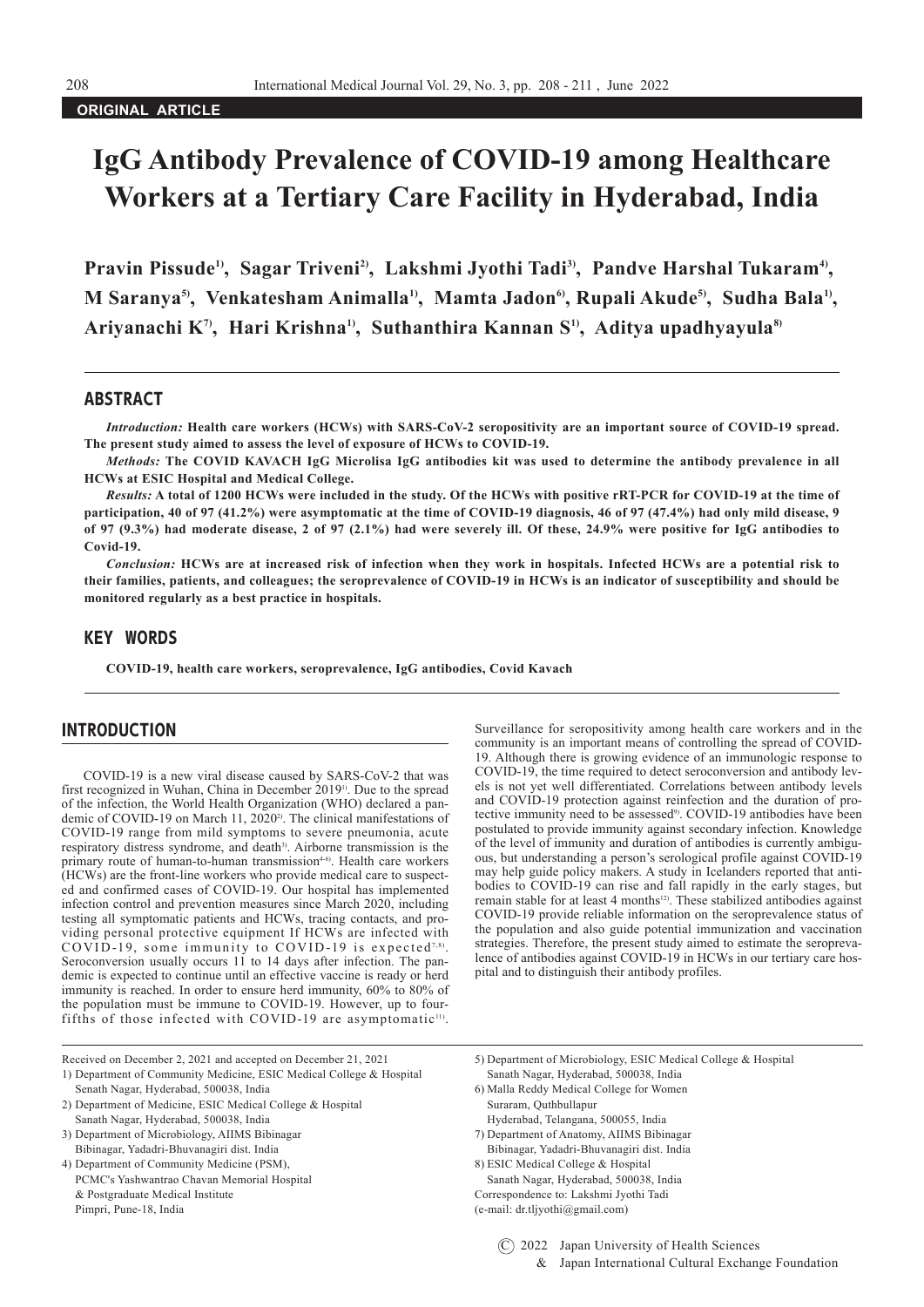

**Figure 1: Flow diagram illustrating recruitment of the participants for the study**

#### MATERIALS AND METHODS

This cross-sectional study was conducted from August 10, 2020 to August 25, 2020 at ESIC Hospital and Medical College, Hyderabad, India. Health care workers (HCWs) working in ESIC Hospital and Medical College (including various staff working in clinical, non-clinical, administrative, laboratory departments, housekeeping, security guards, etc. ) were invited for serological screening. The screening invitation was posted on all hospital websites and various bulletin boards and was personally communicated to all departmental chiefs. A medical social worker, who took all precautions, was appointed in the laboratory to review the criteria for inclusion and exclusion and to obtain consent to participate in the study. HCWs with active symptoms suggestive of illness, such as fever or cold, and HCWs who could not give consent were excluded from the study. The required information was collected using a pre-designed proforma after informed consent was obtained. Demographic characteristics and occupation were also assessed. HCWs underwent blood sample collection for testing by trained clinical laboratory technicians. The collected blood samples were subjected to anti-SARS-CoV-2 human IgG ELISA. The kit used was COVID KAVACH IgG Microlisa (Microwell ELISA test for the qualitative detection of COVID-19 (SARS-CoV-2) IgG antibodies in human The sensitivity and specificity of the SARS-CoV-2 IgG ELISA kit are reported to be 92.1% and 97.7%, respectively. The sensitivity and specificity of the SARS-CoV-2 IgG ELISA kit are reported to be 92.1% and 97.7% respectively. The sensitivity of the SARS-CoV-2 IgG ELISA kit is reported to be 92.1% and the specificity is 97.7%. The results were interpreted using the OD value of the sample and the cut-off value calculated according to the manufacturer's instructions. On August 9, 2020,  $N = 1200$  HCWs registered at ESIC Hospital participated in the study, of which 906 were included in the study. After reviewing the inclusion and exclusion criteria, 31 participants were excluded from the study (Figure.1). A total of 875 participants were included in the analysis, resulting in a study participation rate of 72.9%. All the data obtained in the study were entered and descriptive analysis was performed for p-value and odds ratio (OR) using MedCalc version 19.5.3 computer statistical software package. The level of significance was set at p<0.05 and 95% confidence interval (CI) was set. The study was approved by the Institutional Ethics Committee (IEC) and written informed consent was obtained from all patients.

### RESULTS

The mean age of HCW participants was 37 years, with the highest number of participants (49.6%) between 31 and 40 years of age. 59.5% of the HCW participants were male and 40.5% were female. 147 (16.8%) of the 875 HCWs were physicians (junior residents/medical officers, senior residents, teaching faculty, specialists), 227 (25.9%) were paramedical staff (nurses, auxiliary nurses), and 501 (57.3%) were other staff (housekeeping staff, auxiliary nurses). Of the 875 HCWs, 147 (16.8%) were physicians (junior residents/medical officers, senior residents, teaching faculty, and specialists), 227 (25.9%) were paramedical staff (nurses and auxiliary nurses), and 501 (57.3%) were other staff (housekeeping staff, technical staff, administrative staff, and security staff). Of the HCW participants, 52.1% worked directly in COVID-19 designated areas. Of the HCWs, 8.9% reported having comorbidities; of the HCW participants, 37.6% had direct contact with patients with COVID-19 (family members or coworkers tested positive).

Ninety-seven (11.1%) HCWs were diagnosed as COVID-19 by realtime reverse transcription polymerase chain reaction (rRT-PCR) at the time of study participation. Of the HCWs with COVID-19 at the time of participation, 40 (41.2%) of the 97 were asymptomatic, and 46 (47.4%) had only mild illness (fever, cough, sore throat, nasal congestion, fatigue, headache). Another 9 (9.3%) had moderate disease (pneumonia with no signs of severe disease) and 2 (2.1%) had severe disease.

Among the participants, 218 (24.9%) were IgG antibody positive. 47.4% of HCWs diagnosed by rRT-PCR in the past did not show detectable antibodies in the seroprevalence test. The cumulative prevalence of patients who were rRT-PCR positive in the past and antibody positive at the time of survey recruitment was 264 (218 were IgG antibody positive and 46 were rRT-PCR positive). Thus, the cumulative prevalence of COVID-19 is 30.1%. Of these, 63.1% (167/264) had no symptoms associated with COVID-19 in the past month. 17.42% (46/264) had never been diagnosed with COVID-19 in the past.

In the present study, of the cases previously diagnosed with COVID-19 by rRT-PCR, 41% were asymptomatic, 48% were mildly symptomatic, 9.2% were moderately symptomatic, and 2% were severely symptomatic (Table 2). There were 218 antibody carriers, and age and gender were not associated with the presence of antibodies. Antibody prevalence was also not associated with blood type, whether the patient worked in a COVID-19 designated area, whether the patient had any comorbidities, or a history of contact with COVID-19 positive patients (Table 1).

In contrast, other HCW participants, such as housekeeping staff, technical staff, administrative staff, and security staff showed statistically significant positivity for IgG antibodies (154/218 [70.6%]). Being diagnosed previously for COVID-19 was associated with statistically significant antibody positivity with an odds ratio of 4.06 (95% CI, 2.63- 6.26). With the increasing severity of the disease, the odds of seropositivity increased when compared with no previous disease and was found to be statistically significant.

#### **DISCUSSION**

Of the 875 HCWs enrolled, 1 in 4 were seropositive, suggesting past or current COVID-19 infection. In our study, the prevalence of COVID-19 IgG antibodies was 24.9%, which seems to be higher than the seroprevalence of 6.9% to 16.8% reported in other seroprevalence studies in India13,14). The high prevalence in our study was due to the late timing of the study, different study design, different serological assays, and the fact that our hospital serves both COVID-19 and non-COVID-19 populations, which exposed HCWs to asymptomatic infections and caused differences in infection prevention and control precautions This may be due to the fact that HCWs are exposed to asymptomatic infections and differences in infection prevention and control precautions. Several studies have reported a high prevalence of COVID-19 IgG antibodies. For example, a study in Spain reported that 31.6% of HCWs were IgG positive, while in several hospitals in Lombardy, Italy, 3% to 43% of administrative and medical staff were IgG positive15,16). An interesting study by Kumar *et al.* in Kerala, India<sup>17)</sup> reported zero seroreactivity even five months after the first case was detected in that area.

IgG antibodies begin to rise above detectable levels about 14 days after the onset of symptoms, peak around the time of clinical recovery, and remain detectable for months or years after the infection has resolved<sup>18)</sup>. As recommended by the ICMR, IgG antibodies were used in the present seroprevalence study. In the present study, COVID-KAVACH anti-SARS-COV-2 IgG targeting S1 spike protein was used<sup>19,20)</sup>. Compared to other coronaviruses, the S1 protein is more specific and unique to COVID-19; in SARS-CoV-2 infection, S1 is more specific than S2 and nucleocapsid (N) proteins. The sensitivity of the test kit used in this study was over 90% and the specificity was almost 100%. In the present study, there was no difference in IgG antibody positivity according to age, which is consistent with studies done in this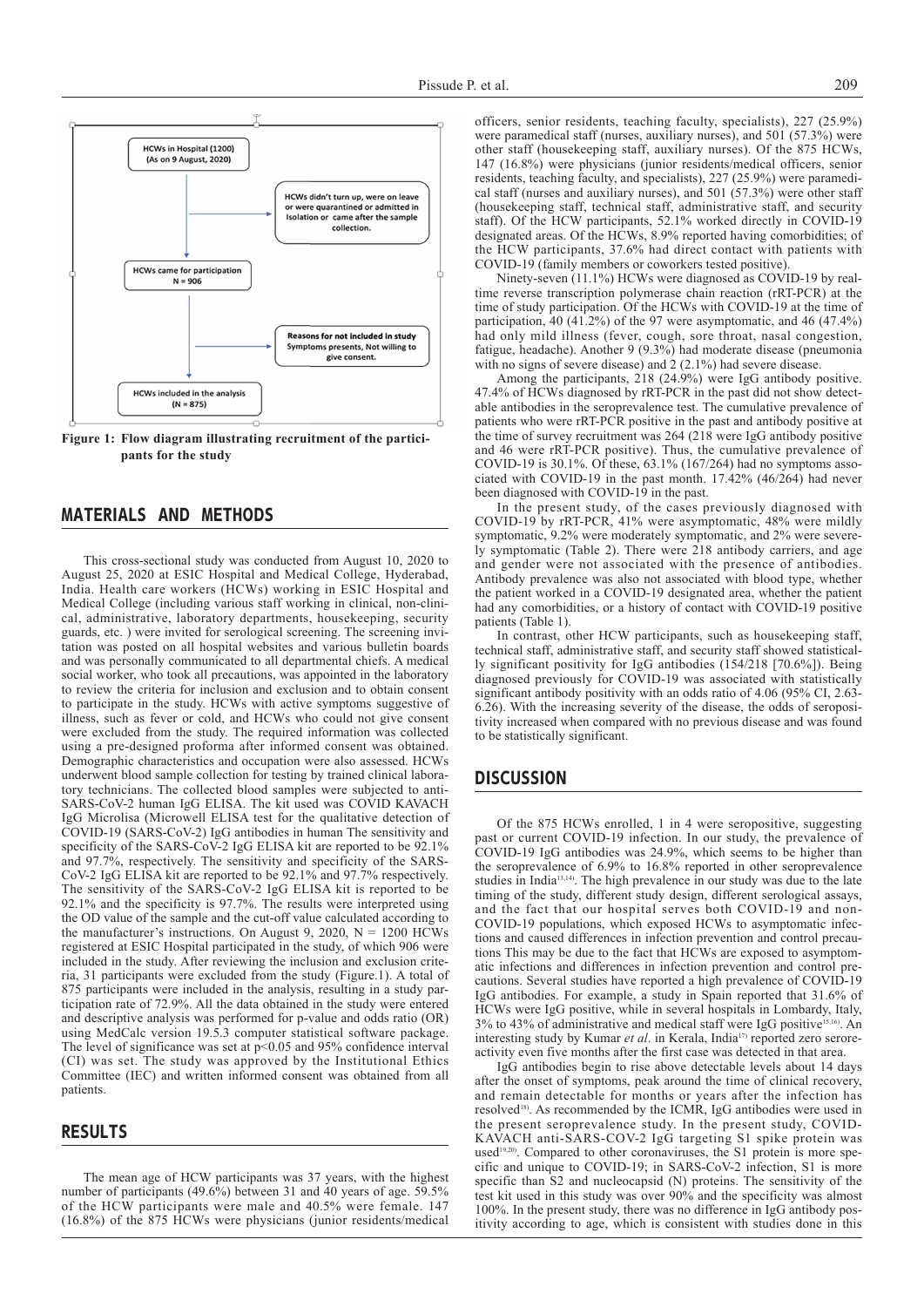|                                | Antibody   | Antibody   | Total      | OR   | 95% C. I of    | P-Value   |
|--------------------------------|------------|------------|------------|------|----------------|-----------|
|                                | $Test +ve$ | Test-ve    |            |      | OR             |           |
| Gender                         |            |            |            |      |                |           |
| Male                           | 123 (56.4) | 398 (60.5) | 521 (59.5) | 0.84 | $0.62 - 1.15$  | 0.2789    |
| Female                         | 95 (43.5)  | 259 (39.4) | 354 (40.5) |      |                |           |
| <b>Age Group</b>               |            |            |            |      |                |           |
| $21 - 30$                      | 48 (22.0)  | 156(23.7)  | 204(23.3)  | 0.71 | $0.4 - 1.26$   |           |
| $31 - 40$                      | 102(46.7)  | 332 (50.5) | 434 (49.6) | 0.7  | $0.42 - 1.19$  | 0.4470    |
| $41 - 50$                      | 44 (20.2)  | 114(17.3)  | 158(18.1)  | 0.88 | $0.49 - 1.6$   |           |
| > 50                           | 24(11.0)   | 55(8.3)    | 79 (9.0)   | Ref  |                |           |
| <b>Designation</b>             |            |            |            |      |                |           |
| Doctors                        | 16(7.3)    | 131(20.0)  | 147(16.8)  | 0.28 | $0.16 - 0.48$  |           |
| Paramedical                    | 48 (22.0)  | 179 (27.2) | 227 (25.9) | 0.6  | $0.42 - 0.88$  | $0.0001*$ |
| Others                         | 154 (70.6) | 347 (52.8) | 501 (57.3) | Ref  |                |           |
| <b>Working in COVID-19</b>     |            |            |            |      |                |           |
| Working                        | 120(55.0)  | 336(51.1)  | 456(52.1)  | 1.17 | 0.86, 1.59     | 0.4524    |
| Not Working                    | 98 (44.9)  | 321(48.8)  | 419 (47.9) |      |                |           |
| Comorbidities                  |            |            |            |      |                |           |
| Yes                            | 14(6.4)    | 61(9.2)    | 75 (8.6)   | 0.67 | 0.37, 1.22     | 0.3176    |
| No                             | 204 (93.5) | 596 (90.7) | 800 (91.4) |      |                |           |
| Contact with COVID-19 positive |            |            |            |      |                |           |
| Yes                            | 84 (38.5)  | 245 (37.2) | 329 (37.6) | 1.05 | 0.77, 1.44     | 0.7431    |
| No                             | 134(61.5)  | 412(62.7)  | 546 (62.4) |      |                |           |
| COVID-19 positive in past      |            |            |            |      |                |           |
| Positive                       | 51(23.3)   | 46(7.0)    | 97(11.1)   | 4.06 | 2.63, 6.26     | $0.0001*$ |
| Negative                       | 167(76.6)  | 611 (92.9) | 778 (88.9) |      |                |           |
| <b>Type of disease</b>         |            |            |            |      |                |           |
| Asymptomatic                   | 17(7.7)    | 23(3.5)    | 40(4.6)    | 2.7  | $1.41 - 5.18$  |           |
| Mild                           | 26(11.9)   | 20(3.0)    | 46(5.3)    | 4.76 | $2.59 - 8.73$  |           |
| Moderate                       | 06(2.7)    | 03(0.4)    | 09(1.0)    | 7.32 | $1.81 - 29.57$ | $0.0001*$ |
| Severe                         | 02(0.9)    | 00(0.0)    | 2(0.2)     |      |                |           |
| No                             | 167(76.6)  | 611 (92.9) | 778 (88.9) | Ref  |                |           |
| <b>TOTAL</b>                   | 218 (24.9) | 657 (75.1) | 875 (100)  |      |                |           |

**Tables 1: Baseline characteristics and analysis of factors associated with having detectable antibodies**

\* significant

field. [Brant-Zawadzki *et al.*<sup>22)</sup> and Akinbami *et al.*<sup>23)</sup> reported that the mean age of seropositive HCWs was lower than that of older age groups, which may be a result of measures to protect older workers from high-risk situations or preventive measures for older workers.

We adopted a similar policy of exempting older HCWs from posting in COVID-19 designated areas in order to minimize the risks associated with older HCWs. In the present study, there was no gender relationship with seropositivity, which is similar to the findings of Bevaja *et al*<sup>13)</sup> in India. This may be due to the fact that both men and women were exposed to the same amount of COVID-19. In our study, other HCW participants such as housekeeping staff, technical staff, administrative staff, and security staff showed statistically significant positive results (70.6% for IgG antibodies compared to physicians and paramedics). Similarly, studies by Goenka *et al*<sup>21)</sup> and Bevaja *et al*<sup>13</sup> reported that non-managerial staff, housekeeping, food and beverage staff, laboratory assistants/pharmacists and technicians had higher seroprevalence than doctors and nurses. This is thought to be due to the fact that these staff members move between different parts of the hospital, while nurses and doctors work in a clearly defined area. There was no relationship between complications and the prevalence of IgG antibodies to COVID-19. Similar results were observed in some Indian studies conducted by Kumar *et al*17) and Baveja *et al*13), where the presence of comorbidities did not affect the seropositivity rate. no significant relationship was found between seropositivity rate of HCWs and contact with known COVID-19 positive patients. No significant relationship was found between HCW seropositivity and contact with known COVID-19 positive patients. Similar results were also reported by Korth *et al*24), who found a less significant seropositivity rate for contact with COVID-19 in different fields of work. This may be due to the influence of viral load, duration of exposure, and severity of illness on antibody formation. In our study, we found that among the cases diagnosed with COVID-19 by rRT-PCR in the past, 41% were asymptomatic, followed by 48% with mild disease, 9.2% and 2% with moderate and severe COVID-19, respectively. We also found that out of 218 seropositive patients, 7.7% were asymptomatic COVID-19 infected and 15.5% had COVID-19 compatible symptoms, which is less than the 75% COVID-19 compatible symptoms reported by Madhusudan *et al*<sup>25)</sup>. Rudberg *et al*<sup>26)</sup> found that 9% of seropositive found that 9% of HCWs were asymptomatic, and 7.7% of seropositive HCWs in our study had no prior symptoms.

# **CONCLUSION**

Antibody screening for COVID-19 in the entire hospital can be considered for infection control. The seroprevalence of HCWs was found to be high, about 24.9%, indicating a high susceptibility of HCWs. HCWs are at an increased risk of infection when they work in hospitals, even if